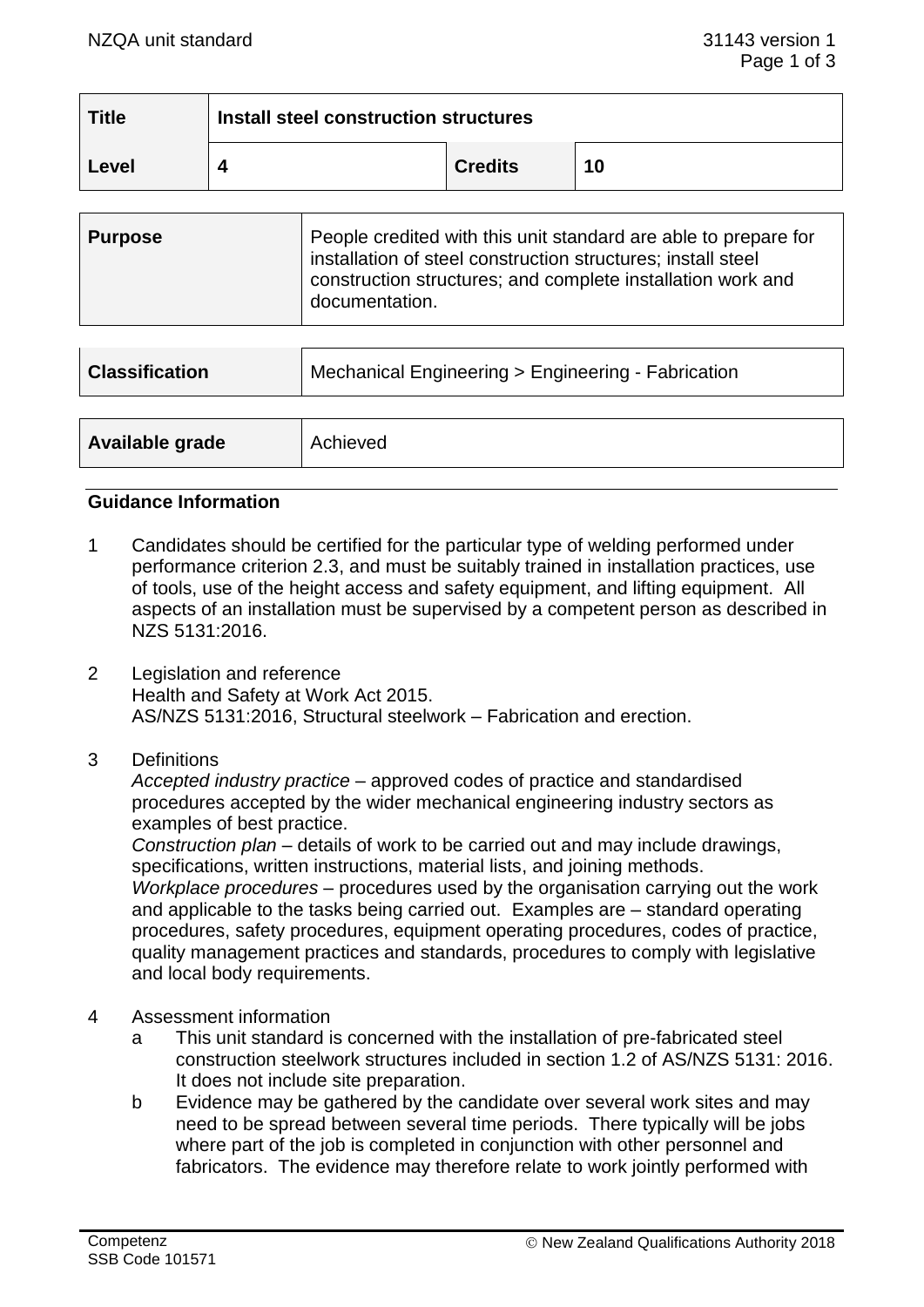other team members. For the purposes of assessment, work carried out by the candidate as part of a team should be clearly identified.

c All activities must comply with applicable workplace procedures and must be consistent with accepted industry practice.

# **Outcomes and performance criteria**

## **Outcome 1**

Prepare for the installation of steel construction structures.

### **Performance criteria**

- 1.1 Work to be done is determined from construction plan and engineer's instructions.
- 1.2 Resources are assembled and made ready for work.
	- Range examples are manpower, machines, tools, height access equipment, safety equipment, consumables.
- 1.3 Potential risks are identified and plans to manage them are developed.
	- Range may include but is not limited to work scheduling, completion, timing, costs, health and safety, resource availability.
- 1.4 Construction sequence is planned to achieve the client's specifications.
	- Range includes but is not limited to  $-$  delivery of structures and materials, wastage, time, cost, logical, practical, start and completion dates.
- 1.5 Required permits and compliance certificates are obtained.
- 1.6 Documented work plan is communicated.

# **Outcome 2**

Install steel construction structures.

### **Performance criteria**

- 2.1 Material, equipment, and tools are received and checked against the work plan.
- 2.2 Structures are lifted and placed into position using appropriate lifting equipment.
- 2.3 Structures are assembled and joined in accordance with the construction plan.
	- Range examples of joining methods weld, rivet, bolt and nut; maintain integrity of component corrosion resistance and fire protection coatings; erection tolerance; use of height access and safety equipment.